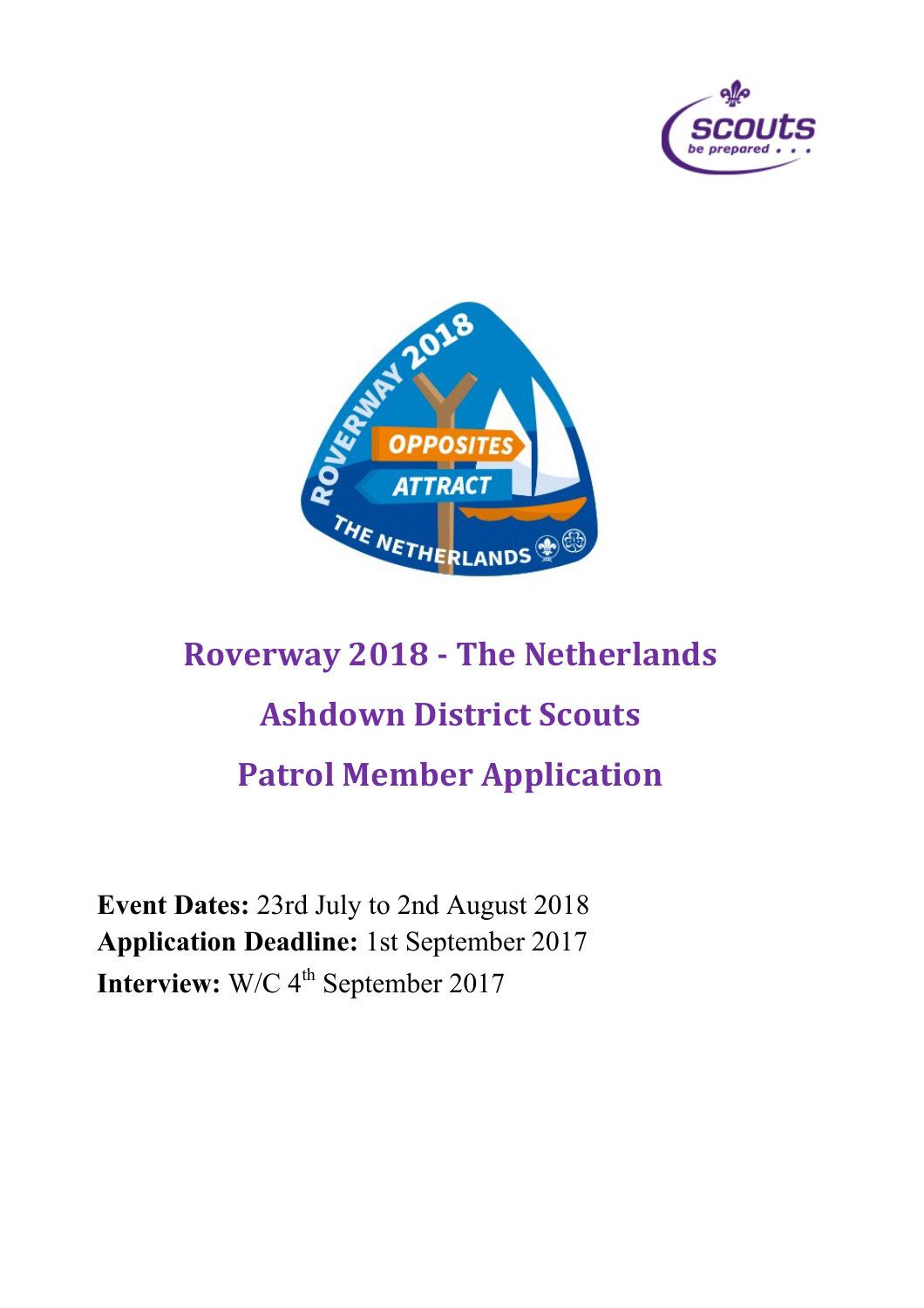

## **Introduction**

Roverway is an event for young people aged between 16 and 22, jointly hosted by WOSM (World Organisation of the Scout Movement) and WAGGs (World Association of Girlguiding). The event will take place in the Netherlands during the summer of 2018.

Roverway aims to provide young people from across the World with an adventure that will inspire and prepare them for the future.

#### **More information is available on the event website: https://www.scouting.nl/roverway2018-english**

Up to 3,000 young people aged 16 - 22 will participate in the Roverway, coming from across Europe. The participants will be divided into international teams, called Tribes, with whom they will collectively take part in the Path of their choice. The Paths are located across the length and breadth of the Netherlands and will each have a different theme reflective of the area. The participants will spend several days on their Paths, taking part in community projects and learning more about the culture and history of the country. After completing their Path, the participants will travel to International Scout and Guide Centre Zeewolde for a jamboree style camp, the central camp will take place for the last part of Roverway. During the event, young people from all over Europe will come together to work on shared projects and learn more about themselves, the environment and others.

This Roverway will focus on the personal development of the participants so they can understand their role in society. The Roverway will provide the environment in which young people can share experiences, knowledge and ideas. This exchange of experiences will be encouraged through educational objectives, which all centralise on a better society and intercultural learning.

Other points to note are:

- Roverway participants must be born between the dates of 2nd August 1995 and 25th July 2002 and be an active member of The Scout Association.
- The theme of this event will be Opposites Attract
- In 2016, Roverway was held in France. Previous events have been held in Finland, Iceland and Italy.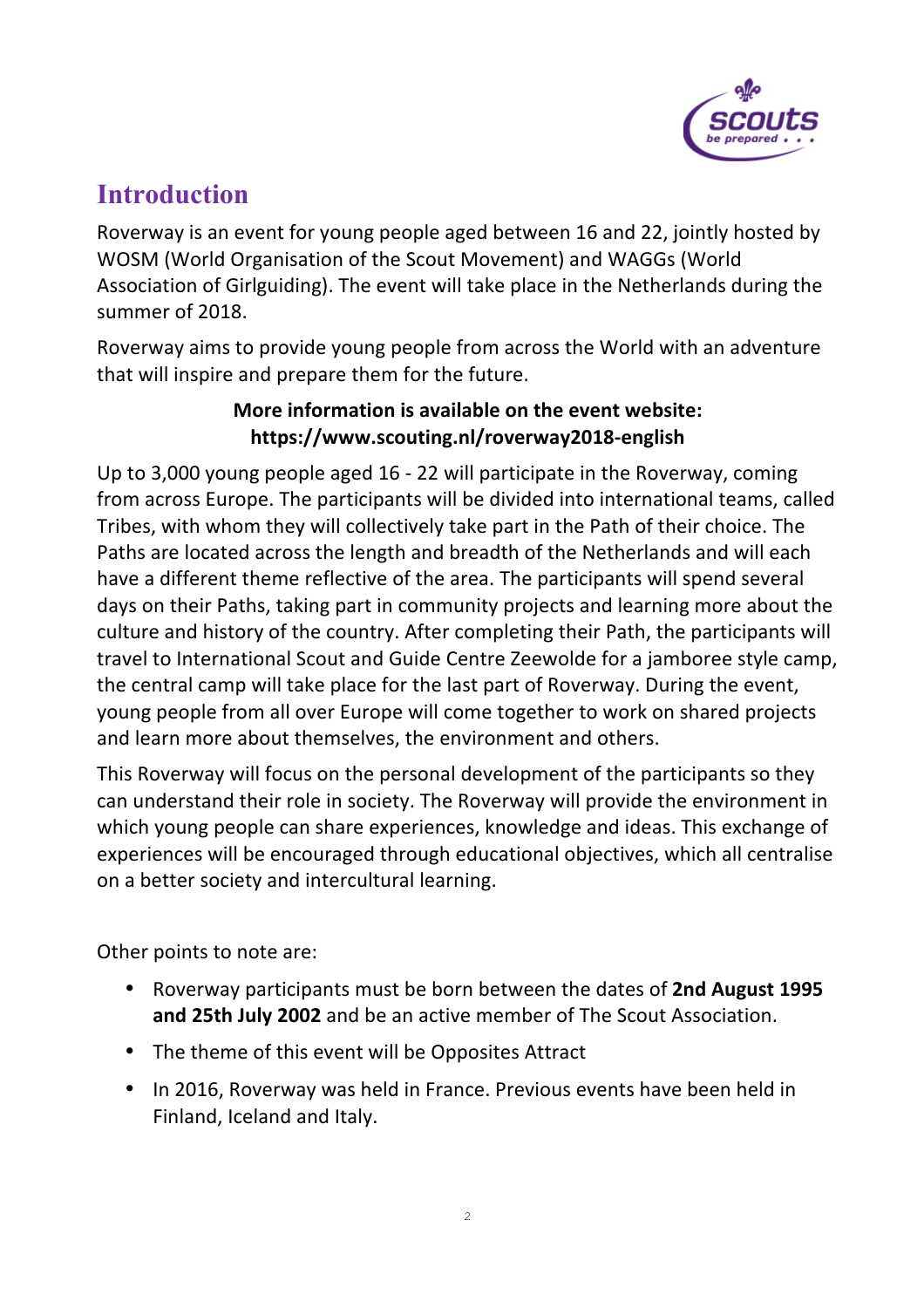

### **Further Information**

#### **What?**

Roverway 2018 is an incredible European adventure for all  $16 - 22$  year olds. The next event will be hosted by Scouting Nederland and organised by the European Scout Region of the World Organization of the Scout Movement (WOSM) and World Association of Girl Guides and Girl Scouts (WAGGS).

#### **When and where?**

From 23 July to 2 August 2018, it will take place in the Netherlands. Over 3,000 participants (aged  $16 - 22$ ) from over twenty countries will participate in Roverway.

#### **Who?**

You need to be between 16-22 at the time of the event. You will need to be confident and quite independent as you will be travelling across the country and between sites, meeting lots of people from different backgrounds. Applications will be open to all eligible members in the county. East Sussex has accepted a patrol of between 6 and 8 spaces – which has to include a Patrol Leader and Assistant Patrol Leader, both over the age of 18, of which we have initially been allocated one space.

#### **How does it work?**

The participants will be in County Patrols of 6-8 ahead of the event. They will be encouraged to meet regularly, take part in practice camps and gain camping skills in addition to a Nights Away permit for Patrol Leaders. The patrols from different countries join together to form a crew of around 50 people

### **Activities**

There will be pre event activities in Amsterdam, a large opening ceremony in The Hague, 5 days on a path of their choosing (paths have different themes eg culture, outdoor etc) and 5 days at a Jamboree style central camp at the International Scout & Guide Centre, Zeewolde.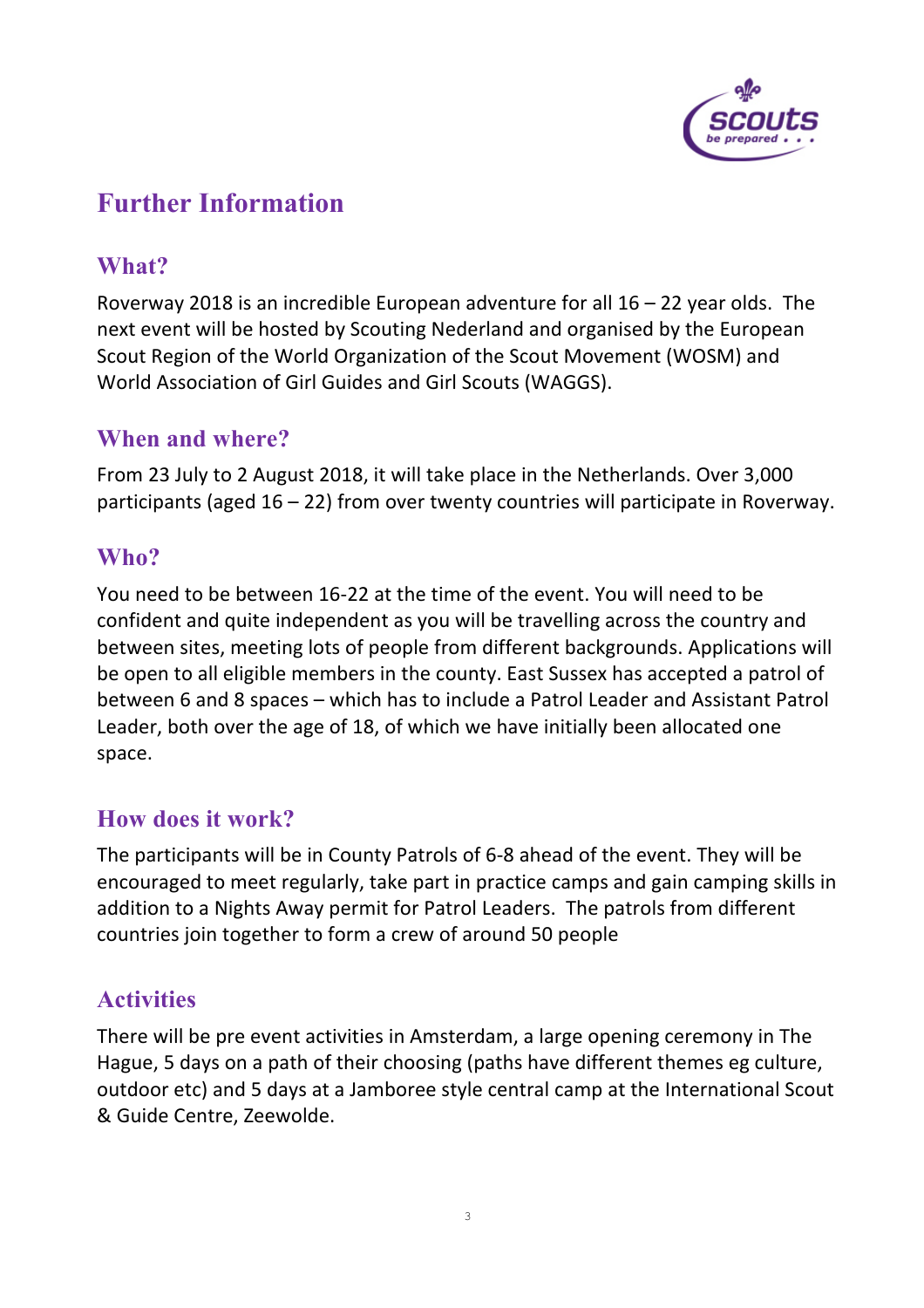

#### **Cost**

Fees are £995, and will include the event, any contingent pre-event, kit and travel package. Individuals are liable for the full cost of the trip. Fundraising opportunities are expected to be organised by the patrol formed to assist with the cost of the event. Financial assistance through certain County and District grant applications may be available.

#### **What next?**

If you wish to attend please complete the application form below.

Following this application, if successful, you may be invited to attend a selection event and/or interview.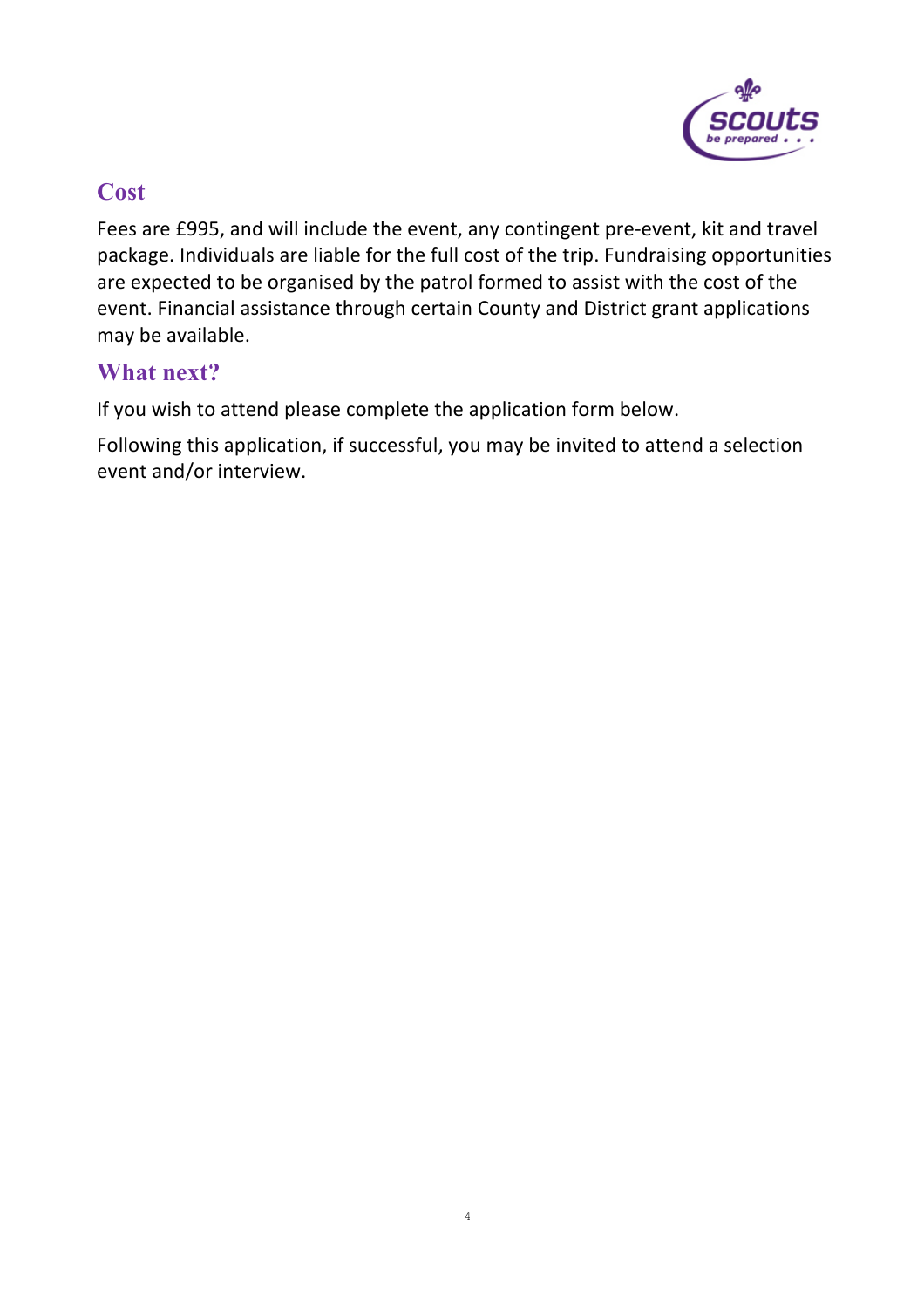

## **Patrol Member Application Form**

This form must be completed by **7th September 2017** and returned to: **drew@themarshalls.co.uk** or posted to **35 The Grove, Crowborough, East Sussex TN6 1NY**

| <b>Name</b>      |      |                                                    |             |
|------------------|------|----------------------------------------------------|-------------|
| <b>Email</b>     |      | <b>AFFIX PASSPORT</b><br><b>SIZE</b><br>PHOTOGRAPH |             |
| <b>Address</b>   |      |                                                    | <b>HERE</b> |
| <b>Telephone</b> | Home | <b>Mobile</b>                                      |             |
|                  |      |                                                    |             |

| Membership number (if known) |  |
|------------------------------|--|
|                              |  |

| Date of      |  |  |  |  |
|--------------|--|--|--|--|
| <b>Birth</b> |  |  |  |  |

| <b>Current Group/Unit</b>          | <b>District</b> | <b>County/Area/ Region</b> |  |  |
|------------------------------------|-----------------|----------------------------|--|--|
|                                    |                 |                            |  |  |
| Other/ previous roles (if over 18) |                 |                            |  |  |
|                                    |                 |                            |  |  |

| Role 1 <sup>st</sup> Preference | Patrol Member / Patrol Leader |
|---------------------------------|-------------------------------|
|---------------------------------|-------------------------------|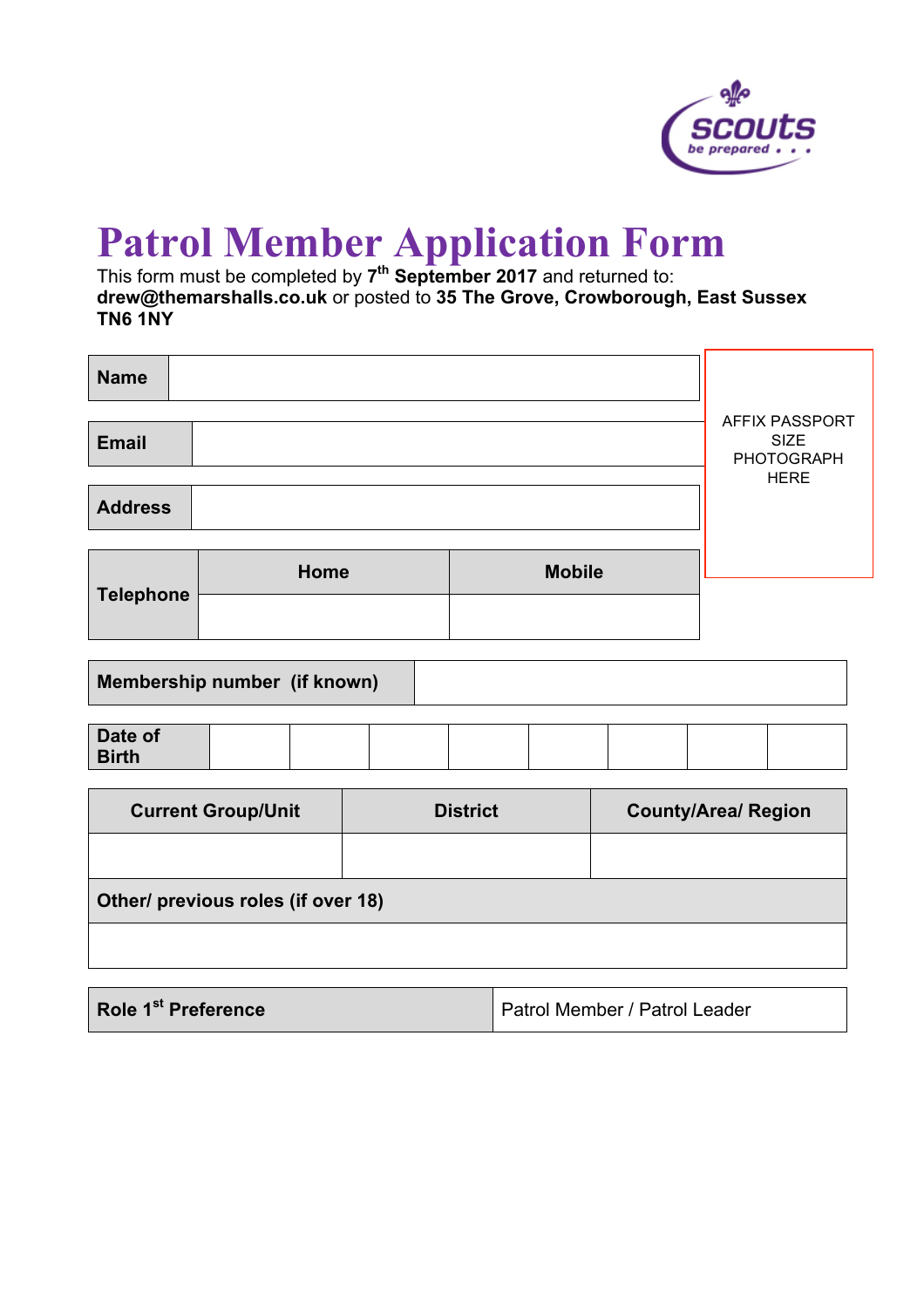**PLEASE TELL US ABOUT YOUR SCOUTING HISTORY SO FAR**. *It doesn't matter how long you have been in the movement, but the more you can tell us about the things you have done (in any or all of the sections) which demonstrate your interest and commitment to Scouting the better. This may include nights away, teamwork, responsibility (for yourself and others), helping with other sections, fundraising activities and any international experience you may have gained. Your most recent experience will count the most. If you prefer, you can provide your answers on separate or additional sheet(s).*

| Experience as a Beaver Scout (if any) |
|---------------------------------------|
|                                       |
| Experience as a Cub Scout (if any)    |
|                                       |
| Experience as a Scout (if any)        |
|                                       |
|                                       |
|                                       |
|                                       |
|                                       |
|                                       |
|                                       |
|                                       |
|                                       |

#### **PLEASE TELL US ABOUT ANY OTHER EXPERIENCE, OUTSIDE OF SCOUTING, WHICH YOU THINK MAY BE RELEVANT TO YOUR APPLICATION TO ATTEND ROVERWAY**. *This*

*may include experience gained through school, through employment, through voluntary work, or with your family …. or anything else that you think will help to justify your inclusion in the East Sussex patrol. Again we are looking for evidence of commitment to the principles involved in Scouting and/or interest in international issues*. *Please feel free to attach separate or additional sheet(s).*

…………………………………………..………………………………………………………………………………… …………………………………………..………………………………………………………………………………… …………………………………………..………………………………………………………………………………… …………………………………………..…………………………………………………………………………………